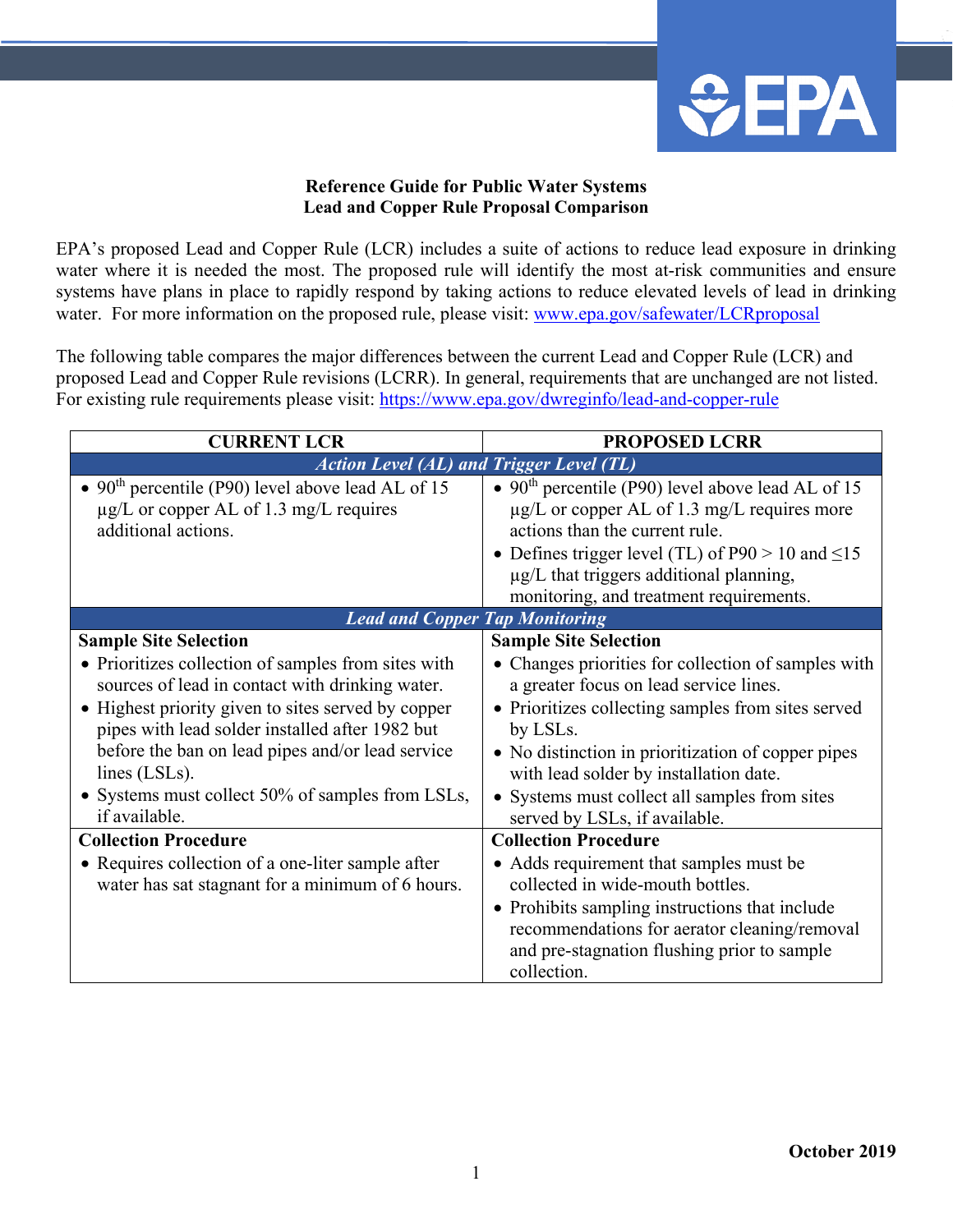

| <b>CURRENT LCR</b>                                                                                                                                                                                                                                                                                                                                                                                                                                                                                                                                                                                                                                                                                                                                                                                                                                       | <b>PROPOSED LCRR</b>                                                                                                                                                                                                                                                                                                                                                                                                                                                                                                                                                                                                                                                                                                       |
|----------------------------------------------------------------------------------------------------------------------------------------------------------------------------------------------------------------------------------------------------------------------------------------------------------------------------------------------------------------------------------------------------------------------------------------------------------------------------------------------------------------------------------------------------------------------------------------------------------------------------------------------------------------------------------------------------------------------------------------------------------------------------------------------------------------------------------------------------------|----------------------------------------------------------------------------------------------------------------------------------------------------------------------------------------------------------------------------------------------------------------------------------------------------------------------------------------------------------------------------------------------------------------------------------------------------------------------------------------------------------------------------------------------------------------------------------------------------------------------------------------------------------------------------------------------------------------------------|
| <b>Monitoring Frequency</b>                                                                                                                                                                                                                                                                                                                                                                                                                                                                                                                                                                                                                                                                                                                                                                                                                              | <b>Monitoring Frequency</b>                                                                                                                                                                                                                                                                                                                                                                                                                                                                                                                                                                                                                                                                                                |
| • Samples are analyzed for both lead and copper.<br>• Systems must collect standard number of samples<br>based on population semi-annually unless they<br>qualify for reduced monitoring.<br>• Systems can qualify for annual or triennial<br>monitoring at reduced number of sites. Schedule<br>based on number of consecutive years meeting the<br>following criteria:<br>$\circ$ Serves $\leq$ 50,000 people and $\leq$ lead & copper<br>ALs.<br>o Serves any population size, meets State-<br>specified optimal water quality parameters<br>(OWQPs), and $\leq$ lead AL.<br>• Triennial monitoring also applies to any system<br>with P90 and copper 90 <sup>th</sup> percentile levels $\leq 0.005$<br>mg/L and $\leq$ 0.65 mg/L, respectively, for 2<br>consecutive 6-month monitoring periods.<br>• 9-year monitoring waiver available to systems | • Some samples may be analyzed for lead only<br>when lead monitoring is conducted more<br>frequently than copper.<br>• Copper follows the same criteria as the current<br>rule.<br>• Lead monitoring schedule is based on P90 level<br>for all systems as follows:<br>$\circ$ P90 > 15 µg/L: Semi-annually at the<br>standard number of sites.<br>$\circ$ P90 > 10 to 15 µg/L: Annually at the<br>standard number of sites.<br>$\circ$ P90 $\leq$ 10 µg/L:<br>Annually and triennially at reduced<br>п<br>number of sites using same criteria as<br>current rule except copper 90 <sup>th</sup> percentile<br>level is not considered.<br>Every 9 years based on current rule<br>٠<br>requirements for a 9-year monitoring |
| serving $\leq$ 3,300.                                                                                                                                                                                                                                                                                                                                                                                                                                                                                                                                                                                                                                                                                                                                                                                                                                    | waiver.                                                                                                                                                                                                                                                                                                                                                                                                                                                                                                                                                                                                                                                                                                                    |
| <b>Corrosion Control Treatment (CCT) and Water Quality Parameters (WQPs)</b>                                                                                                                                                                                                                                                                                                                                                                                                                                                                                                                                                                                                                                                                                                                                                                             |                                                                                                                                                                                                                                                                                                                                                                                                                                                                                                                                                                                                                                                                                                                            |
| <b>CCT</b><br>• Systems serving $> 50,000$ people were required to<br>install treatment by January 1, 1997 with limited<br>exception.<br>• Systems serving $\leq 50,000$ that exceed lead and/or<br>copper AL are subject to CCT requirements (e.g.,<br>CCT recommendation, study if required by<br>Primacy Agency, CCT installation). Can<br>discontinue CCT steps if no longer exceed both<br>ALs for two consecutive 6-month monitoring<br>periods.<br>• Systems must operate CCT to meet any Primacy<br>Agency-designated OWQPs that define optimal<br>CCT.<br>• There is no requirement for systems to re-<br>optimize.                                                                                                                                                                                                                             | <b>CCT</b><br>• Specifies CCT requirements for systems with<br>P90 level > 10 to $\leq$ 15 µg/L:<br>o No CCT: must conduct a CCT study if<br>required by Primacy Agency.<br>o With CCT: must follow the steps for re-<br>optimizing CCT, as specified in the rule.<br>• Systems with P90 level > 15 $\mu$ g/L:<br>o No CCT: must complete CCT installation<br>regardless of their subsequent P90 levels.<br>$\circ$ With CCT: must re-optimize CCT.<br>• Community water systems (CWSs) serving $\leq$<br>10,000 people and non-transient water systems<br>(NTNCWSs) can select an option other than<br>CCT to address lead. See Small System<br>Flexibility.                                                              |
| CCT Options: Includes alkalinity and pH<br>adjustment, calcium hardness adjustment, and<br>phosphate or silicate-based corrosion inhibitor.                                                                                                                                                                                                                                                                                                                                                                                                                                                                                                                                                                                                                                                                                                              | <b>CCT Options:</b> Removes calcium hardness as an<br>option and specifies any phosphate inhibitor must<br>be orthophosphate.                                                                                                                                                                                                                                                                                                                                                                                                                                                                                                                                                                                              |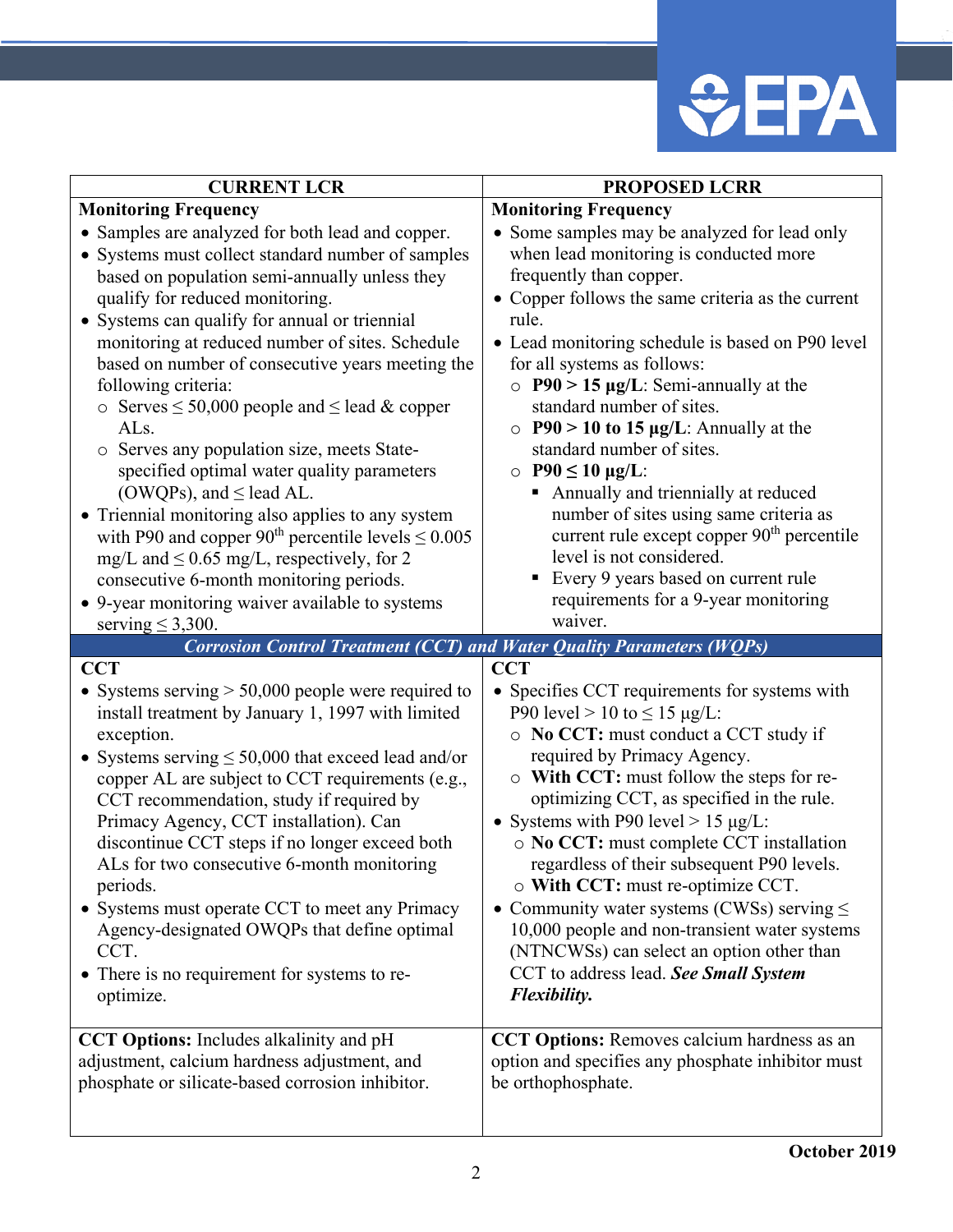

| <b>CURRENT LCR</b>                                       | <b>PROPOSED LCRR</b>                                    |
|----------------------------------------------------------|---------------------------------------------------------|
| <b>Regulated WQPs:</b>                                   | <b>Regulated WQPs:</b>                                  |
| • No CCT: pH, alkalinity, calcium, conductivity,         | • Eliminates WQPs related to calcium hardness           |
| temperature, orthophosphate (if phosphate-based          | (i.e., calcium, conductivity, and temperature).         |
| inhibitor is used), silica (if silica-based inhibitor is |                                                         |
| used).                                                   |                                                         |
| • With CCT: pH, alkalinity, and based on type of         |                                                         |
| CCT either orthophosphate, silica, or calcium.           |                                                         |
| <b>WQP Monitoring</b>                                    | <b>WQP Monitoring</b>                                   |
| • Systems serving $\geq 50,000$ people must conduct      | • Systems serving $\geq 50,000$ people must conduct     |
| regular WQP monitoring at entry points and               | regular WQP monitoring at entry points and              |
| within the distribution system.                          | within the distribution system.                         |
| • Systems serving $\leq 50,000$ people conduct           | • Systems serving $\leq 50,000$ people must continue    |
| monitoring only in those periods > lead or copper        | WQP monitoring until they no longer > lead              |
| AL.                                                      | and/or copper AL for two consecutive 6-month            |
| • Contains provisions to sample at reduced number        | monitoring periods.                                     |
| of sites in distribution system less frequency for       | • To qualify for reduced WQP distribution               |
| all systems meeting their OWQPs.                         | monitoring, P90 must be $\leq 10 \mu g/L$ and the       |
|                                                          | system must meet its OWQPs.                             |
| <b>Sanitary Survey Review:</b>                           | <b>Sanitary Survey Review:</b>                          |
| • Treatment must be reviewed during sanitary             | • CCT and WQP data must be reviewed during              |
| surveys, no specific requirement to assess CCT or        | sanitary surveys against most recent CCT                |
| WQPs.                                                    | guidance issued by EPA.                                 |
| <b>Find and Fix:</b>                                     | <b>Find and Fix:</b>                                    |
| No required follow-up samples or additional actions      | If individual tap sample $> 15 \mu g/L$ , systems must: |
| if an individual sample exceeds 15 µg/L.                 | • Collect a follow-up sample at each location $> 15$    |
|                                                          | $\mu$ g/L.                                              |
|                                                          | • Conduct WQP monitoring at or near the site $>$        |
|                                                          | $15 \mu g/L$ .                                          |
|                                                          | • Perform needed corrective action.                     |
| <b>LSL Inventory and LSLR Plan</b>                       |                                                         |
| <b>Initial LSL Program Activities:</b>                   | <b>Initial LSL Program Activities:</b>                  |
| • Systems were required to complete a materials          | • All systems must develop an LSL inventory or          |
| evaluation by the time of initial sampling. No           | demonstrate absence of LSLs within first 3              |
| requirement to update materials evaluation.              | years of final rule publication.                        |
| • No LSLR plan is required.                              | • LSL inventory must be updated annually.               |
|                                                          | • All systems with known or possible LSLs must          |
|                                                          | develop an LSLR plan.                                   |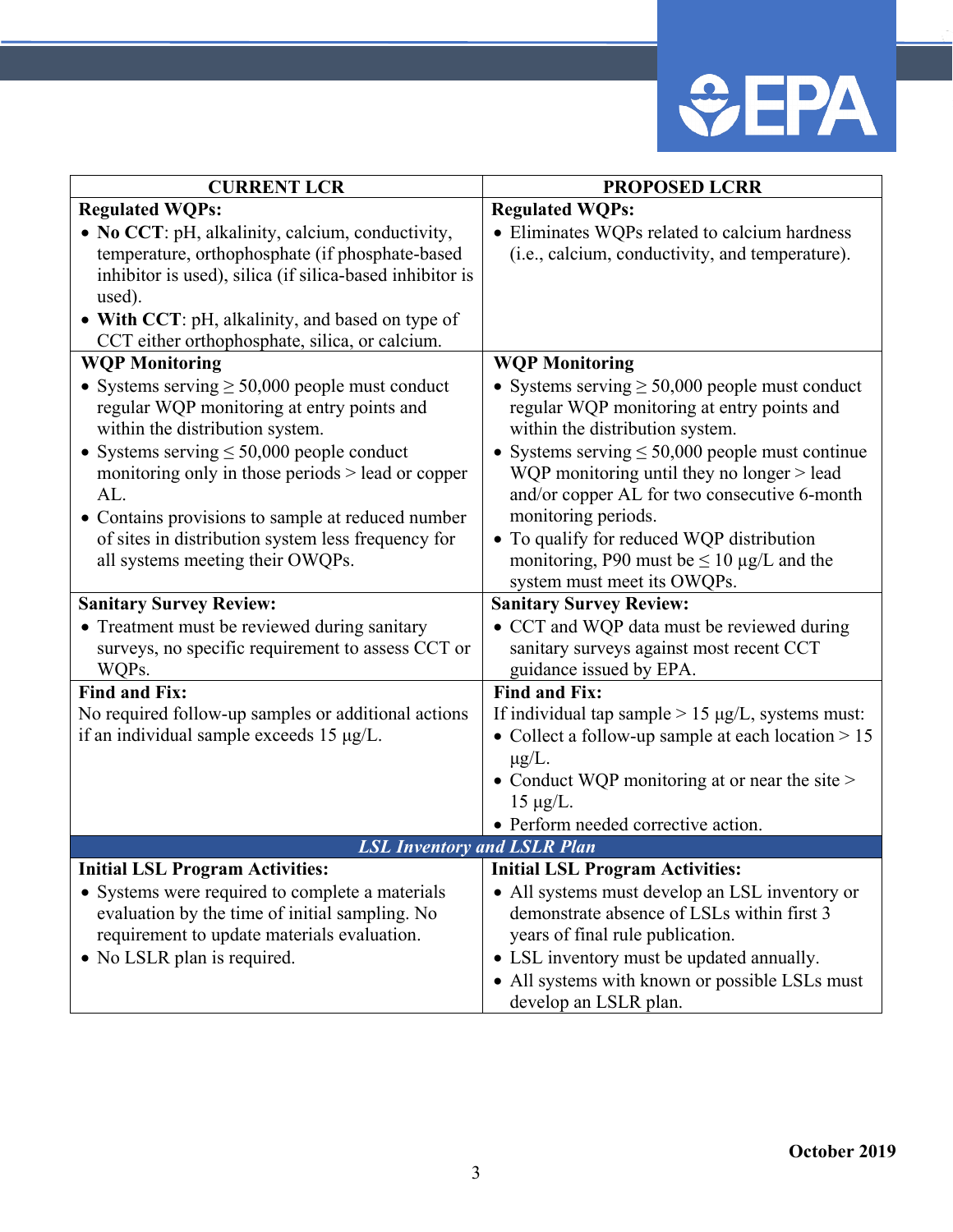

| <b>CURRENT LCR</b>                                                                                                                                                                                                                                                                                                                                                                                                                                                                                                                                                                | <b>PROPOSED LCRR</b>                                                                                                                                                                                                                                                                                                                                                                                                                                                                                                                                                                                                                                                                                                                                                                                                                                                                                                                                                                                                                                                                                                                                                                                                                                                                                                                                                                                      |
|-----------------------------------------------------------------------------------------------------------------------------------------------------------------------------------------------------------------------------------------------------------------------------------------------------------------------------------------------------------------------------------------------------------------------------------------------------------------------------------------------------------------------------------------------------------------------------------|-----------------------------------------------------------------------------------------------------------------------------------------------------------------------------------------------------------------------------------------------------------------------------------------------------------------------------------------------------------------------------------------------------------------------------------------------------------------------------------------------------------------------------------------------------------------------------------------------------------------------------------------------------------------------------------------------------------------------------------------------------------------------------------------------------------------------------------------------------------------------------------------------------------------------------------------------------------------------------------------------------------------------------------------------------------------------------------------------------------------------------------------------------------------------------------------------------------------------------------------------------------------------------------------------------------------------------------------------------------------------------------------------------------|
| LSLR:                                                                                                                                                                                                                                                                                                                                                                                                                                                                                                                                                                             | LSLR:                                                                                                                                                                                                                                                                                                                                                                                                                                                                                                                                                                                                                                                                                                                                                                                                                                                                                                                                                                                                                                                                                                                                                                                                                                                                                                                                                                                                     |
| • Systems with LSLs with $P90 > 15 \mu g/L$ after CCT<br>installation must annually replace $\geq$ 7% of number<br>of LSLs in their distribution system when the lead<br>action level is first exceeded.<br>• Systems must replace the LSL portion they own<br>and offer to replace the private portion at the<br>owner's expense.<br>• Full LSLR, partial LSLR, and LSLs with lead<br>sample results $\leq$ 15 µg/L ("test-outs") count<br>toward the 7% replacement rate.<br>• Systems can discontinue LSLR after 2<br>consecutive 6-month monitoring periods $\le$ lead<br>AL. | • Rule specifies replacement programs based on<br>P90 level for CWSs serving $> 10,000$ people:<br>o If P90 > 15 $\mu$ g/L: Must fully replace 3% of<br>LSLs per year (mandatory replacement) for 4<br>consecutive 6-month monitoring periods.<br>o If P90 > 10 to 15 $\mu$ g/L: Implement an LSLR<br>program with replacement goals in<br>consultation with the Primacy Agency for 2<br>consecutive 1-year monitoring periods.<br>• Small CWSs and NTNCWSs that select LSLR<br>as their compliance option must complete LSLR<br>within 15 years if $P90 > 15 \mu g/L$ . See Small<br><b>System Flexibility.</b><br>• Annual LSLR rate is based on number of LSLs<br>when the system first exceeds the action level<br>plus the current number of service lines of<br>unknown materials.<br>· Only full LSLR (both customer-owned and<br>system-owned portion) count toward mandatory<br>rate or goal-based rate.<br>• All systems must replace their portion of an<br>LSL if notified by consumer of private side<br>replacement within 3 months of the private<br>replacement.<br>• Following each LSLR, systems must:<br>o Provide pitcher filters/cartridges to each<br>customer for 3 months after replacement.<br>Must be provided within 24 hours for full<br>and partial LSLRs.<br>o Collect a lead tap sample at locations served<br>by replaced line within 3 to 6 months after<br>replacement. |
| <b>LSL-Related Outreach:</b>                                                                                                                                                                                                                                                                                                                                                                                                                                                                                                                                                      | <b>LSL-Related Outreach:</b>                                                                                                                                                                                                                                                                                                                                                                                                                                                                                                                                                                                                                                                                                                                                                                                                                                                                                                                                                                                                                                                                                                                                                                                                                                                                                                                                                                              |
| • When water system plans to replace the portion it                                                                                                                                                                                                                                                                                                                                                                                                                                                                                                                               | • Inform consumers annually that they are served                                                                                                                                                                                                                                                                                                                                                                                                                                                                                                                                                                                                                                                                                                                                                                                                                                                                                                                                                                                                                                                                                                                                                                                                                                                                                                                                                          |
| owns, it must offer to replace customer-owned                                                                                                                                                                                                                                                                                                                                                                                                                                                                                                                                     | by LSL or service line of unknown material.                                                                                                                                                                                                                                                                                                                                                                                                                                                                                                                                                                                                                                                                                                                                                                                                                                                                                                                                                                                                                                                                                                                                                                                                                                                                                                                                                               |
| portion at owner's expense.                                                                                                                                                                                                                                                                                                                                                                                                                                                                                                                                                       | • Systems subject to goal-based program must:                                                                                                                                                                                                                                                                                                                                                                                                                                                                                                                                                                                                                                                                                                                                                                                                                                                                                                                                                                                                                                                                                                                                                                                                                                                                                                                                                             |
| • If system replaces its portion only:<br>o Provide notification to affected residences<br>within 45 days prior to replacement on possible                                                                                                                                                                                                                                                                                                                                                                                                                                        | o Conduct targeted outreach that encourages<br>consumers with LSLs to participate in the<br>LSLR program.                                                                                                                                                                                                                                                                                                                                                                                                                                                                                                                                                                                                                                                                                                                                                                                                                                                                                                                                                                                                                                                                                                                                                                                                                                                                                                 |
| elevated short-term lead levels and measures to                                                                                                                                                                                                                                                                                                                                                                                                                                                                                                                                   | o Conduct an additional outreach activity if                                                                                                                                                                                                                                                                                                                                                                                                                                                                                                                                                                                                                                                                                                                                                                                                                                                                                                                                                                                                                                                                                                                                                                                                                                                                                                                                                              |
| minimize exposure.                                                                                                                                                                                                                                                                                                                                                                                                                                                                                                                                                                | they fail to meet their goal.                                                                                                                                                                                                                                                                                                                                                                                                                                                                                                                                                                                                                                                                                                                                                                                                                                                                                                                                                                                                                                                                                                                                                                                                                                                                                                                                                                             |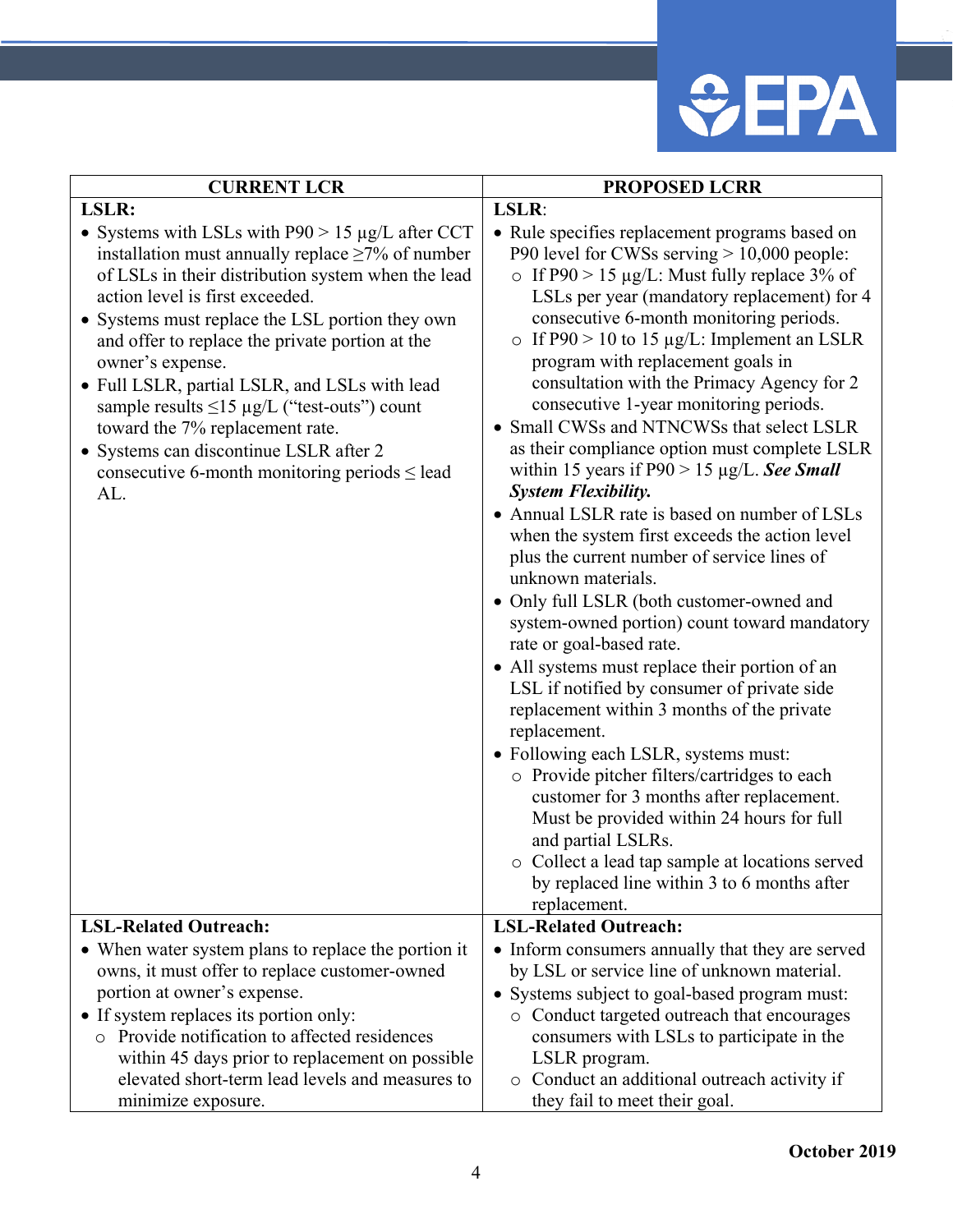

| <b>CURRENT LCR</b>                                                                                    | <b>PROPOSED LCRR</b>                                                  |
|-------------------------------------------------------------------------------------------------------|-----------------------------------------------------------------------|
| o Include offer to collect lead tap sample within                                                     | • Systems subject to mandatory LSLR include                           |
| 72 hours of replacement.                                                                              | information on LSLR program in public                                 |
| Provide test results within 3 business days after                                                     | education (PE) materials that are provided in                         |
| receiving results.                                                                                    | response to $P90 > AL$ .                                              |
| <b>Small System Flexibility</b>                                                                       |                                                                       |
| No provisions for systems to elect an alternative                                                     | Allows CWSs serving $\leq 10,000$ people and all                      |
| treatment approach but sets specific requirements for                                                 | NTNCWSs with $P90 > 10 \mu g/L$ to elect their                        |
| CCT and LSLR.                                                                                         | approach to address lead levels at $P90 > 15 \mu g/L$                 |
|                                                                                                       | with Primacy Agency approval:                                         |
|                                                                                                       | • Systems can choose CCT, LSLR, or provision                          |
|                                                                                                       | and maintenance of point-of-use devices.                              |
|                                                                                                       | • NTNCWSs can also elect to replace all lead-                         |
|                                                                                                       | bearing materials.                                                    |
| <b>Public Education and Outreach</b>                                                                  |                                                                       |
| • All CWSs must provide education material in the                                                     | • CWSs must provide updated health effects                            |
| annual Consumer Confidence Report (CCR).                                                              | language and information regarding LSLR                               |
| • Systems with $P90 > AL$ must provide public                                                         | program in the CCR.                                                   |
| education and outreach (PE) to customers about                                                        | • If $P90 > AL$ :                                                     |
| lead sources, health effects, measures to reduce                                                      | o Current PE requirements apply.                                      |
| lead exposure, and additional information sources.                                                    | $\circ$ Systems must notify customers of P90 > AL<br>within 24 hours. |
| • Systems must provide lead consumer notice to<br>individuals served at tested taps within 30 days of | • In addition, CWSs must:                                             |
| learning results.                                                                                     | o Improve public access to lead information                           |
|                                                                                                       | including LSL locations and respond to                                |
|                                                                                                       | requests for LSL information.                                         |
|                                                                                                       | o Deliver notice and educational materials to                         |
|                                                                                                       | customers during water-related work that                              |
|                                                                                                       | could disturb LSLs.                                                   |
|                                                                                                       | o Provide increased information to healthcare                         |
|                                                                                                       | providers.                                                            |
|                                                                                                       | o Provide lead consumer notice to customers                           |
|                                                                                                       | whose individual tap sample is $> 15 \mu g/L$                         |
|                                                                                                       | within 24 hours.                                                      |
|                                                                                                       | • Also see LSL-Related Outreach in LSLR section                       |
|                                                                                                       | of table.                                                             |
| <b>Change in Source or Treatment</b>                                                                  |                                                                       |
| Systems on a reduced tap monitoring schedule must                                                     | Systems on any tap monitoring schedule must                           |
| obtain prior Primacy Agency approval before                                                           | obtain prior Primacy Agency approval before                           |
| changing their source or treatment.                                                                   | changing their source or treatment.                                   |
|                                                                                                       |                                                                       |
|                                                                                                       |                                                                       |
|                                                                                                       |                                                                       |

*Source Water Monitoring and Treatment*